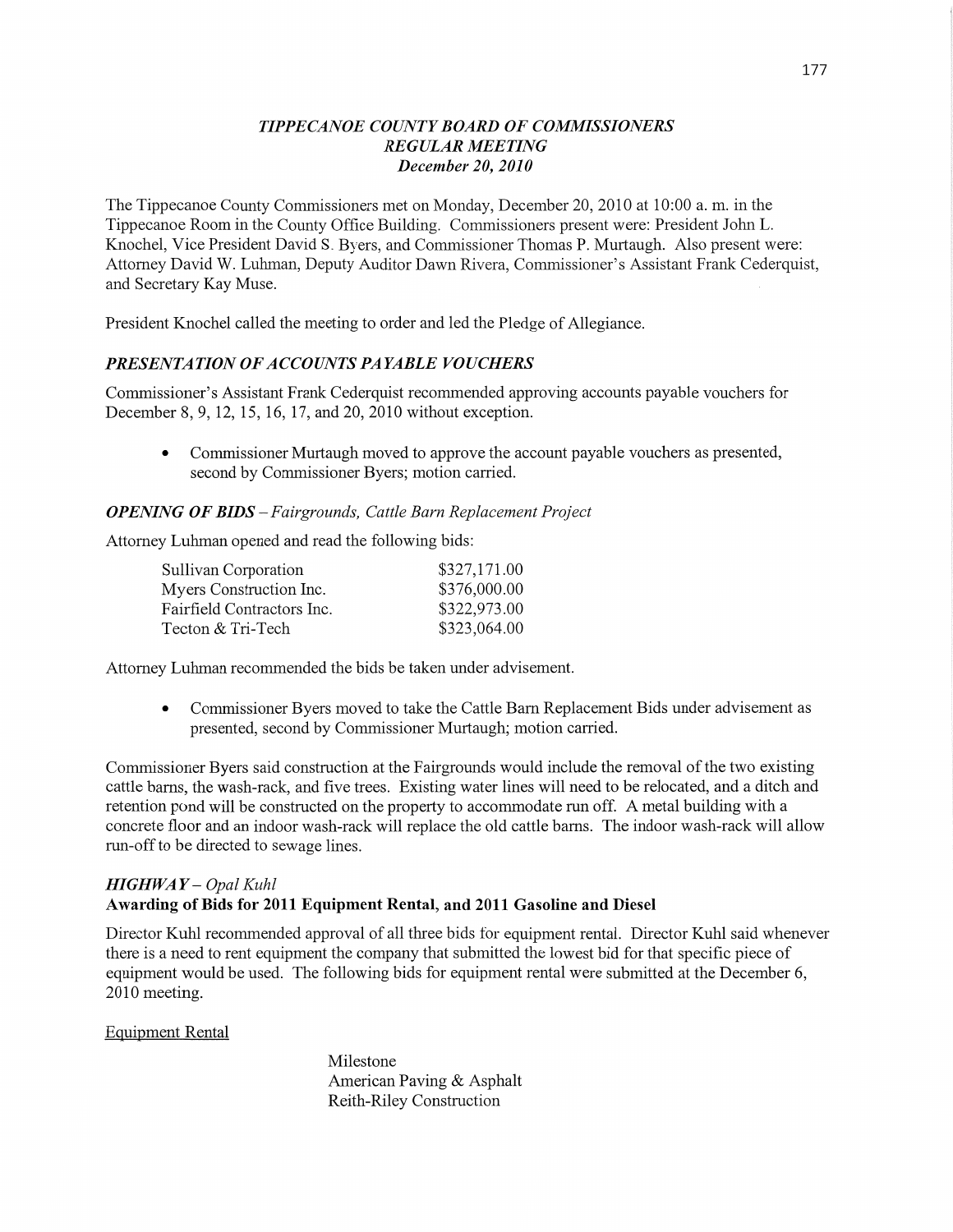**0** Commissioner Byers moved to accept the three bids as presented, second by Commissioner Murtaugh; motion carried.

Director Kuhl recommended approval of the low bid from Newton Oil Company for 2011 Gasoline & Diesel Fuel. She added Ceres was lower on one item however, it was for gasoline in remote site tanks. The highway department does use remote site tanks but the equipment that **uses** those sites are fueled by diesel fuel.

**0** Commissioner Byers moved to accept the bid from Newton Oil Company as presented, second by Commissioner Murtaugh; motion carried.

# **INDOT County Bridge Inspection Contract – Supplement #1**

Director Kuhl presented Supplement #1 to the County Bridge Inspection Contract. Director Kuhl said the County is now required to submit digital plans of all bridges. **Since** many of the older bridges are not in digital format they will need to be scanned. The contract is in the amount of \$15,960 for scanning costs. The County will only be responsible for 20% of the \$15,960.

**0** Commissioner Murtaugh moved to approve Supplemental #1 as presented, second by Commissioner Byers; motion carried.

# **Change Order** #1 *—* **Bridge U209**

Director Kuhl presented Change Order #1, **a** decrease of \$1,000 for Bridge U209. It reflects the cost difference of recycled concrete in lieu of #53 stone. The #53 stone does meet INDOT requirements.

**0** Commissioner Murtaugh moved to approve Change Order #1 for Bridge U209 as presented, second by Commissioner Byers; motion carried.

### **Change Order** #2 **— Bridge U209**

Director Kuhl presented Change Order #2 for Bridge U209. It is for clearing the right-of-way, and storm water requirements for silt fences needing to be placed around the project. Clearing will allow enough room to **maintain** the silt fence and grade slopes. It is an **additional** \$7,091.50.

**0** Commissioner Murtaugh **moved** to approve Change Order #2 for Bridge U209 as presented, second by Commissioner Byers; motion carried.

### **Maintenance Bond — Milestone Contractors, L.P.**

Director Kuhl presented a \$5,000 Maintenance Bond from Milestone Contractors for work in the right—of way.

**0** Commissioner Byers moved to approve the Maintenance Bond as presented, **second** by Commissioner Murtaugh; motion carried.

# **Warranty Deed — Cumberland Road Project, Parcel** #8

Director Kuhl presented a Warranty Deed for Parcel #8 in the name of 52 & Cumberland Partnership in the amount of \$101,250 for approval. It is for the Cumberland Road Project.

• Commissioner Murtaugh moved to approve the Warranty Deed as presented, second by Commissioner Byers; motion carried.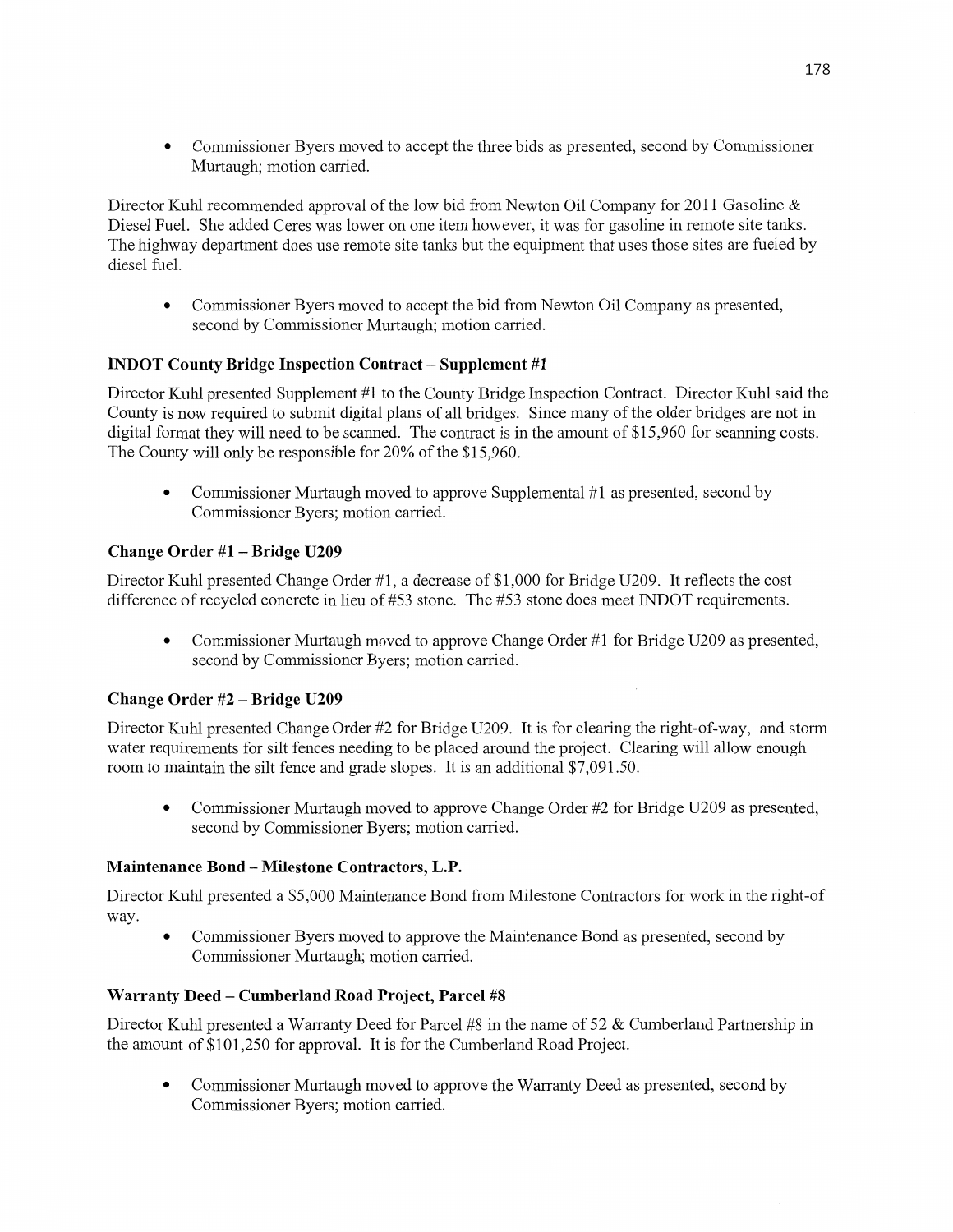### *PURD* UE *COOPERATIVE EXTENSION* SER *VICE* — *Bryan Metzger*  **Contractual Services Agreement** for **County Extension Educators**

Director Metzger presented the annual Service Agreement between Purdue University and Tippecanoe County. It is in the amount of \$187,035 and is unchanged from the previous two years. It is for the salary of five extension educators through December 31, 2011.

• Commissioner Byers moved to approve the Contractual Service Agreement as presented, second by Commissioner Murtaugh; motion carried.

# *GRANTS* **—** *Laurie Wilson*

Grant Facilitator Laurie Wilson requested permission to accept a Local Emergency Planning Committee (LEPC) grant for \$82,262 fiom the Indiana Department of Homeland Security. It is for Hazardous Materials Emergency Preparedness training.

**0** Commissioner Byers moved to accept the grant as presented, second by Commissioner Murtaugh; motion carried.

Grant Facilitator Laurie Wilson said to date the County has received and spent \$5,550,500. Additional grant dollars of \$6,171,800 have **been** granted, however it has not been spent at this time.

### *MTS/GIS* **—** *Mark Ehle*  **Agreement** with **TeleAtlas**

GIS Administrator Mark Ehle presented an agreement with TeleAtlas for the purchase of data. The data will be used to prepare a geographic database for digital maps. Attorney Luhman said he reviewed the agreement and it does contain a disclaimer stating that **TeleAtlas** cannot hold the County liable for any omissions or errors. The agreement also prevents TeleAtlas from selling the data to a third party. The cost to TeleAtlas is \$1,000.

**0** Commissioner Murtaugh moved to approve the agreement with TeleAtlas as presented, second by Commissioner Byers; motion carried.

# *COURT* SER *VICES & PROBA TION—Lisa Smith, Kipp Scott*

Chief Probation Officer Kipp Scott and Court Services Coordinator Lisa Smith presented **a** Collection Services Agreement with Sentinel Offender Service for approval. Sentinel Offender Service provides drug screening to clients when requested by Court Services or the Probation Department. Chief Probation Officer Scott said this agreement is a renewal but does include some changes. Sentinel will be moving from their current location into space within the Court Services offices. Some of the changes include extended hours to include weekends, **additional** testing at no extra cost, and Sentinel will be collecting fees directly from the offenders. The extended hours will allow drug screening on the weekends. President Knochel and Commissioner Murtaugh asked if the minimum number of 1100 drug screens per month could be lowered or omitted from the agreement, adding it is an item of concern. **Chief** Probation Officer Scott said that minimum number is unchanged from the current agreement, however he would make an inquiry to Sentinel asking if that minimum can be changed. Attorney Luhman said Court Services would need to obtain a letter of consent before signing **a** sub-lease with Sentinel. Commissioner Byers requested a letter of consent from the property owner stating they are aware and agree with **Sentinel**  sub—leasing a portion of the Court Services' office space. Coordinator Smith went on to say one of the benefits with Sentinel is they have agreed not to bill Court Services for any uncollected fees.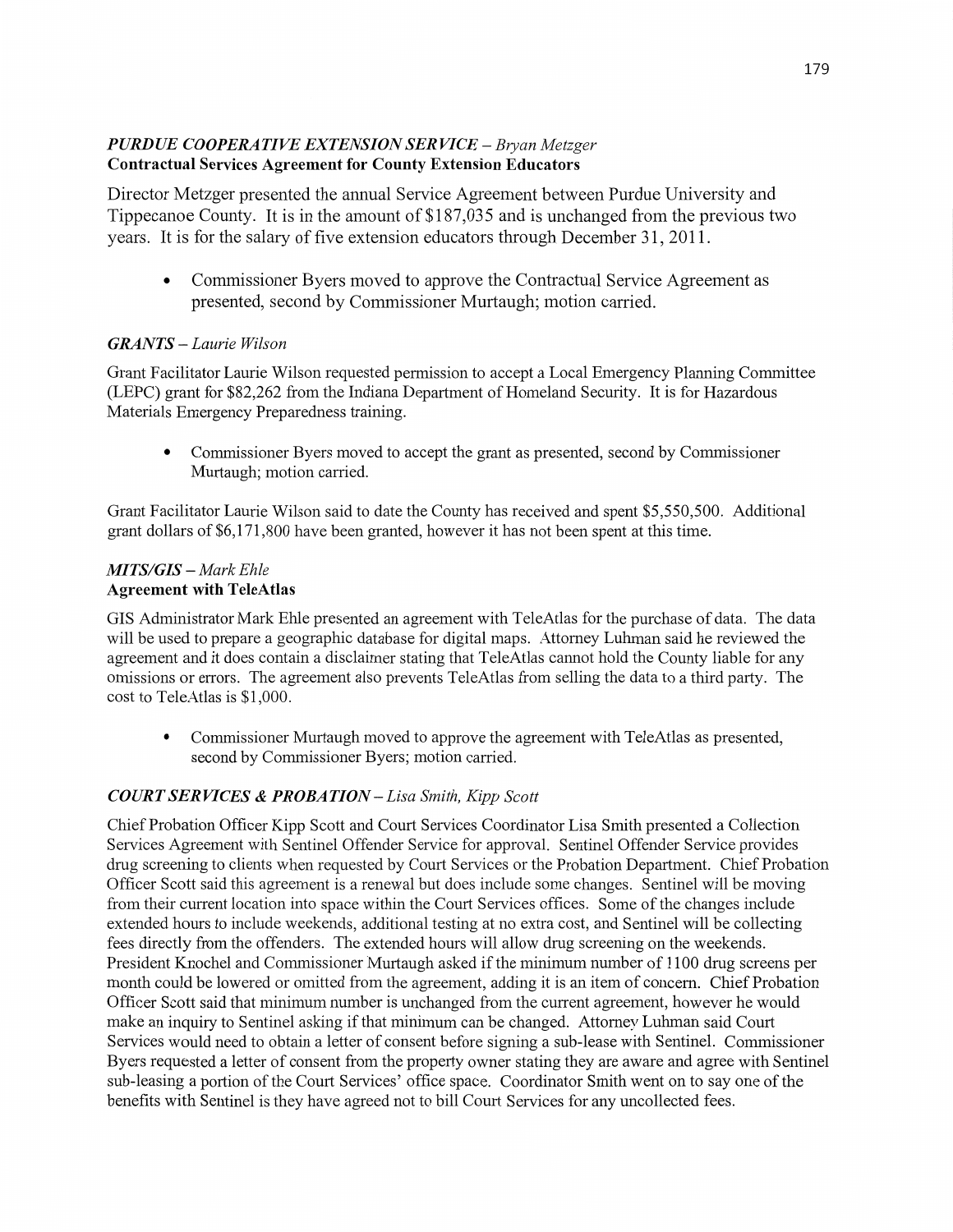Commissioner Byers suggested this item be put on the January 3, 2010 meeting to allow time to address these concerns.

**0** Commissioner Byers moved to table this item until January 3, 2010 meeting, second by Commissioner Murtaugh; motion carn'ed.

### *SHERIFF — Tracy Brown*  **MAX11VIUS** Consulting **Services Agreement**

Sheriff Tracy Brown presented an agreement with MAXIMUS Consulting Services for determining the actual cost of incarcerating inmates in the Tippecanoe County Jail. This will allow a look at some very complicated issues within the budget and help determine cost. It will also allow for setting a rate for the housing of federal inmates. The **cost** of the agreement is \$5,000 and will be paid from the Commissary fund if approved.

**0** Commissioner Murtaugh moved to approve the MAXIMUS Consulting Agreements as presented, second by Commissioner Byers; motion carried.

### **Enhanced 9-1-1- Services** and **Equipment** INdigital **Agreement**

Sheriff Tracy Brown said Tippecanoe County has been awarded a grant from the US. Department of Transportation. The grant will pay approximately fifty percent of the cost of the new 911 project. The agreement is in the amount of \$756,860 with IN digital Telecom. The County's portion will be met through user fees **that** have been collected for several years.

**0** Commissioner Murtaugh moved to approve the agreement with lNdigital as presented, second by Commissioner Byers; motion carried.

### STR UC *T UREPOINT CONTRA* CT **—** *Wildcat Creek Solid Waste District Project*

A contract was presented for a feasibility study to determine the best solution to the building **issues** at Wildcat Creek Solid Waste District. The contract is in an amount up to \$20,000 that would be paid from Wildcat Creek Solid Waste District's budget. They have \$270,000 set aside for *this* project. The facility will **need** to include a decontamination shower and meet **OSHA** or IDEM standards.

**0** Commissioner Byers moved to approve the contract as presented, second by **Commissioner**  Murtaugh; motion carried.

### *UNFINISHED B USINESS*

Commissioner Byers said that the **TEMA** board has met and narrowed the applications for the Director position to five applicants. If the position has not been filled by January 1, 2011, Sheriff Brown said he would cover that position until filled.

Commissioner Murtaugh said the second reading of the Wind Energy Conversion System ordinance would not be heard until January 3, 2011 or later. It will not be heard until the report from the consultant is received.

### NE WB *USINESS*

None